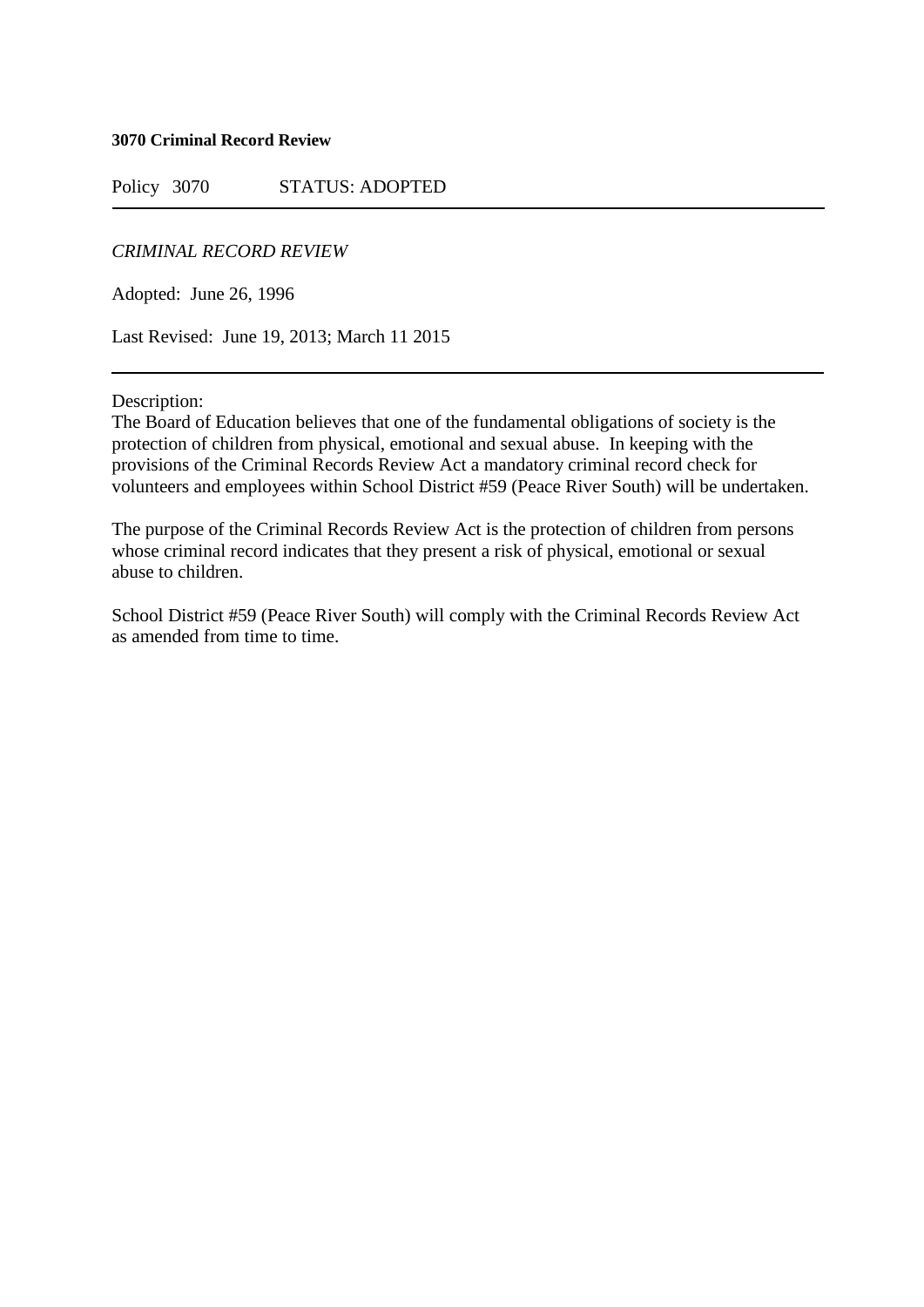## *CRIMINAL RECORDS REVIEW*

Adopted: June 26, 1996

Last Revised: June 19, 2013; March 11, 2015

## Description: **Obtaining Authorization for a Criminal Record Check**

#### **Applicants (not registered in a governing body)**

A successful job applicant for a position within School District 59 must provide the District with a signed criminal record check Authorization Form. If the successful applicant does not provide a signed criminal record check Authorization Form, he/she will not be hired

### **Applicants and Employees Registered in a Governing Body**

Applicants and employees who are members of the Teacher Regulation Branch (TRB) or any other person who is registered in a governing body will have to provide his/her criminal record check Authorization Form to the TRB or other governing body as requested.

#### **Volunteers**

A volunteer must provide the District with a signed criminal record check Authorization Form. If a volunteer does not provide a signed criminal record check Authorization Form, when requested, the services of the volunteer will be denied.

## **When Someone is a Risk**

An individual is considered at risk when he/she has been found by an adjudicator to present a risk of physical, emotional or sexual abuse to children. If the individual is an applicant for employment or volunteer duties with the District, the individual will not be considered for employment or volunteer duties.

If the individual is an employee or volunteer and found to be considered a risk, the employment of the employee will be terminated, and the services of a volunteer will be terminated.

If the individual is a member of a governing body, and the District is notified by the governing body that the employee has been found by an adjudicator to present a risk of physical, emotional or sexual abuse to children. The employment of the employee will be terminated.

## **New Convictions or Outstanding Charges**

If an employee or volunteer is charged with or convicted of a relevant offense subsequent to a criminal record check, the employee or volunteer must promptly report the charge or conviction to the District and provide the District with a signed criminal record check Authorization Form for a further criminal record check. If the employee is a member of the TRB or other governing body, she/he must promptly report new charges or convictions to the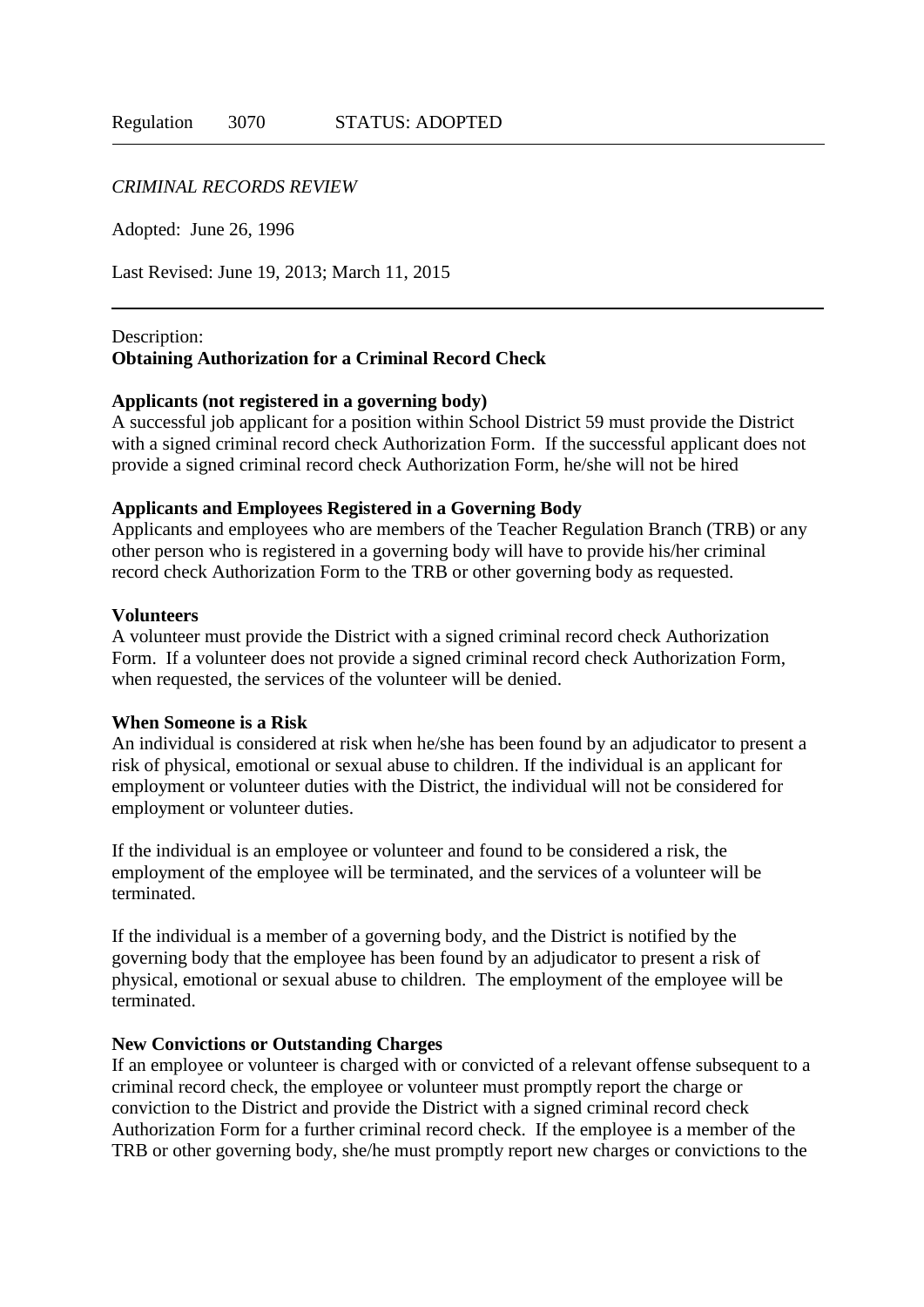TRB or other governing body. Any costs associated with this process will be the responsibility of the employee or volunteer.

If the District becomes aware that an employee or volunteer has an outstanding charge for, or has been convicted of, a relevant offense, the District must require the employee to provide a signed criminal record check Authorization Form for a further criminal record check. Any costs associated with this process will be the responsibility of the employee or volunteer.

If the employee is also a registered member of a governing body, the District must take reasonable steps to notify the registered member's governing body that it is taking action.

# **APPENDIX 1**

# **RELEVANT OFFENCES**

The following sections of the Criminal Code (Canada) are designated as, but not limited to, the following relevant offences:

- section 151: (Sexual Interference)
- section 152: (Invitation to Sexual Touching)
- section 153: (Sexual Exploitation)
- section 155: (Incest)
- section 159: (Anal Intercourse)
- section 160: (Bestiality)
- section 161: (Order of Prohibition)
- section 163.1: (Child Pornography)
- section 170: (Parent or Guardian Procuring Sexual Activity)
- section 171: (Householder Permitting Sexual Activity)
- section 172: (Corrupting Children)
- $\bullet$  section 173 (1): (Indecent Acts)
- $\bullet$  section 173 (2): (Exposure)
- section 177: (Trespassing at Night)
- section 179: (Vagrancy)
- section 212 (1): (Procuring a Person for the Purposes of Prostitution)
- section 212 (2): (Living Off Avails of Child Prostitution)
- section 212 (4): (Attempting to Obtain the Sexual Services of a Child)
- section 215: (Duties of Persons to Provide Necessities)
- section 218: (Abandoning Child)
- section 220: (Causing Death by Criminal Negligence)
- section 221: (Causing Bodily Harm by Criminal Negligence)
- section 229: (Murder)
- section 235: (Punishment for Murder)
- section 236: (Punishment for Manslaughter)
- section 237: (Punishment for Infanticide)
- section 238: (Killing Unborn Child in Act of Birth)
- section 239: (Attempt to Commit Murder)
- section 240: (Accessory after Fact to Murder)
- section 242: (Neglect to Obtain Assistance in Child Birth)
- section 243: (Concealing Body of Child)